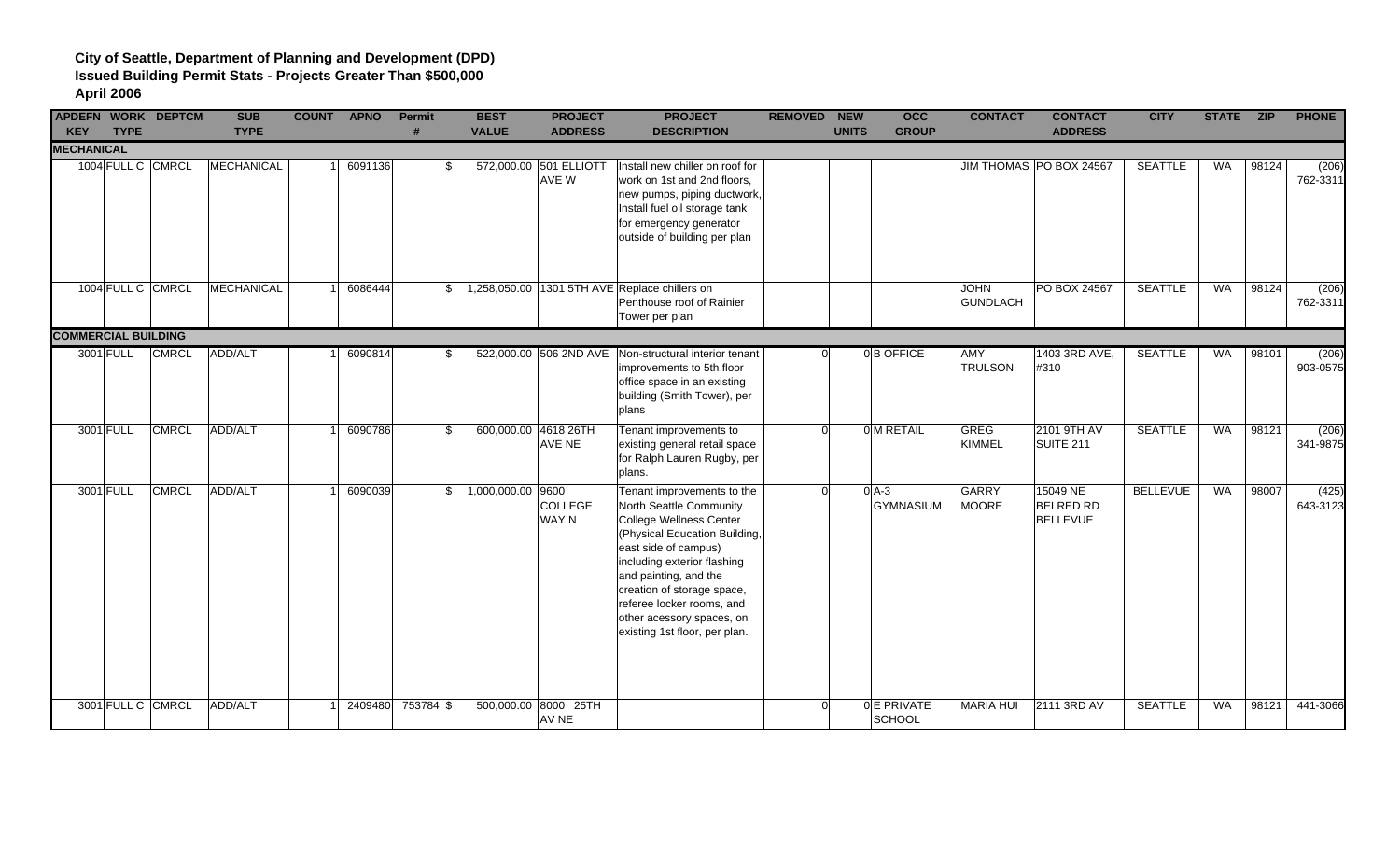| <b>KEY</b> | <b>APDEFN WORK DEPTCM</b><br><b>TYPE</b> | <b>SUB</b><br><b>TYPE</b> | <b>COUNT APNO</b> | <b>Permit</b><br># | <b>BEST</b><br><b>VALUE</b>       | <b>PROJECT</b><br><b>ADDRESS</b> | <b>PROJECT</b><br><b>DESCRIPTION</b>                                                                                                                                                                                          | <b>REMOVED NEW</b> | <b>UNITS</b> | <b>OCC</b><br><b>GROUP</b>                                                                     | <b>CONTACT</b>                 | <b>CONTACT</b><br><b>ADDRESS</b> | <b>CITY</b>    | STATE ZIP |       | <b>PHONE</b>      |
|------------|------------------------------------------|---------------------------|-------------------|--------------------|-----------------------------------|----------------------------------|-------------------------------------------------------------------------------------------------------------------------------------------------------------------------------------------------------------------------------|--------------------|--------------|------------------------------------------------------------------------------------------------|--------------------------------|----------------------------------|----------------|-----------|-------|-------------------|
|            | 3001 FULL C CMRCL                        | ADD/ALT                   | 6075168           | \$                 |                                   |                                  | 554,800.00 700 9TH AVE Minor reconfiguration of<br>partitions on each floor of<br>existing 6-story office bldg,<br>upgrade bathroom on 6th<br>floor to make it barrier free<br>per plan.                                      | $\Omega$           |              | 0B OFFICE S-2<br>PARKING ENCL BRODERICK ST #301                                                | <b>KEVIN</b>                   | 55 S ATLANTIC                    | <b>SEATTLE</b> | <b>WA</b> | 98134 | (206)<br>682-7525 |
|            | 3001 FULL C CMRCL                        | ADD/ALT                   | 6079721           | \$                 | 671,520.00 509 OLIVE              | <b>WAY</b>                       | Establish use for indoor<br>participant sports and<br>restaurant (Wintergarden),<br>and alter mechanical roof<br>terrace to create new floor<br>area (new roof structure to<br>be at 6th floor level) and<br>occupy per plan. | ΩI                 |              | $0$ A-2<br><b>RESTAURANT</b><br><b>B OTHER</b>                                                 | <b>NONDA</b><br><b>TERIMIS</b> | 169 WESTERN<br>AV W              | <b>SEATTLE</b> | <b>WA</b> | 98119 | (206)<br>782-8208 |
|            | 3001 FULL C CMRCL                        | ADD/ALT                   | 6069879           | \$                 |                                   | S                                | 711,000.00 5501 4TH AVE Structural alterations to 1st<br>and 2nd floor of existing<br>commercial structure.<br>Installation of elevator and<br>mechanical to be included.<br>Per plan.                                        | $\Omega$           |              | 0B OFFICE                                                                                      | <b>LAURIE</b><br><b>WILSON</b> | 415 E ROY ST                     | <b>SEATTLE</b> | <b>WA</b> | 98102 | (206)<br>323-1018 |
|            | 3001 FULL C CMRCL                        | ADD/ALT                   | 6090060           | \$                 | 750,000.00 4140 EAST              | <b>MARGINAL</b><br>WAY S         | Installation of 915 bays of<br>storage rack per plans                                                                                                                                                                         | <sub>0</sub>       |              | 0S-1 STORAGE                                                                                   | <b>MIKE</b><br>SORENSON        | 1100 SW 7TH<br>STREET            | <b>RENTON</b>  | <b>WA</b> | 98055 | (425)<br>255-0500 |
|            | 3001 FULL C CMRCL                        | ADD/ALT                   | 6079394           |                    | $\frac{1}{2}$ 1,535,554.00 2820 S | <b>MYRTLE ST</b>                 | Construct addition to existing<br>community center and<br>reconfigure existing parking<br>lot, per plans                                                                                                                      | $\Omega$           |              | $0A-3$<br><b>GYMNASIUM B</b><br>OTHER A-3<br><b>COMMUNITY</b><br><b>CNTRB</b><br><b>OFFICE</b> | <b>RON</b><br><b>WRIGHT</b>    | 2003 WESTERN<br>AV, SUITE #300   | <b>SEATTLE</b> | <b>WA</b> | 98121 | (206)<br>728-4248 |
|            | 3001 FULL C CMRCL                        | ADD/ALT                   | 6095713           |                    | \$ 6.000.000.00 1412 12TH         | <b>AVE</b>                       | SUBSTANTIAL<br><b>ALTERATION AND</b><br>ADDITION TO BLDG #2 -<br><b>CONSTRUCT BASE OF</b><br>BLDG #3 (3 LEVELS) -<br><b>OCCUPY MIXED USE</b><br><b>STRUCTURES PER PLANS</b>                                                   |                    |              | 42 M RETAIL R-2<br>APT, S-2 ENCL<br><b>PARKING</b>                                             | <b>JEFF</b><br><b>OAKLIEF</b>  | 2124 3RD AV<br>#200              | <b>SEATTLE</b> | <b>WA</b> | 98121 | (206)<br>448-7580 |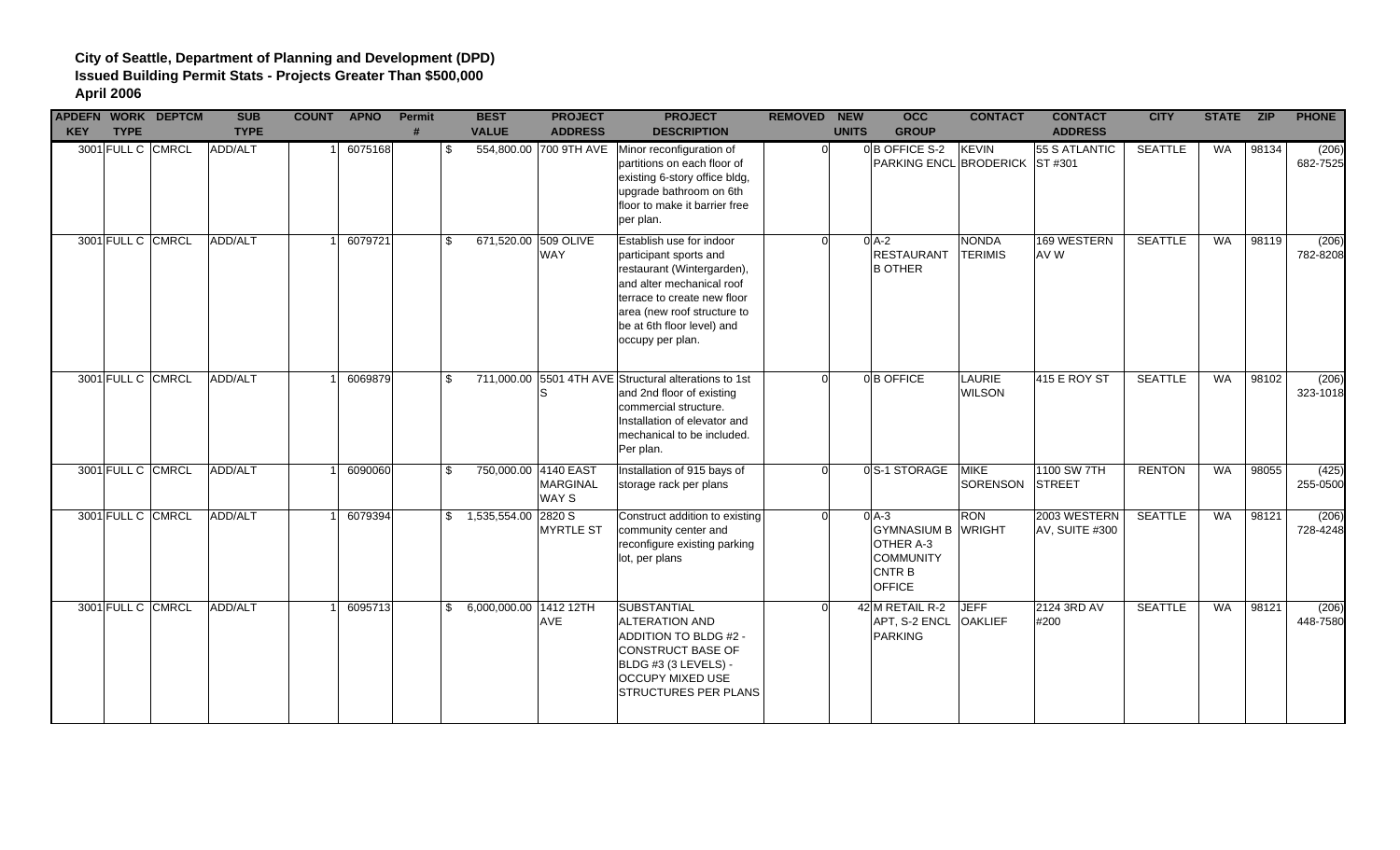| <b>KEY</b> | <b>TYPE</b> | <b>APDEFN WORK DEPTCM</b> | <b>SUB</b><br><b>TYPE</b> | <b>COUNT APNO</b> |         | Permit<br>$\boldsymbol{\mu}$ | <b>BEST</b><br><b>VALUE</b> | <b>PROJECT</b><br><b>ADDRESS</b> | <b>PROJECT</b><br><b>DESCRIPTION</b>                                                                                                                                                                                                                         | <b>REMOVED NEW</b> | <b>UNITS</b> | <b>OCC</b><br><b>GROUP</b>                                                                                                                                                | <b>CONTACT</b>               | <b>CONTACT</b><br><b>ADDRESS</b>              | <b>CITY</b>    | STATE ZIP |       | <b>PHONE</b>      |
|------------|-------------|---------------------------|---------------------------|-------------------|---------|------------------------------|-----------------------------|----------------------------------|--------------------------------------------------------------------------------------------------------------------------------------------------------------------------------------------------------------------------------------------------------------|--------------------|--------------|---------------------------------------------------------------------------------------------------------------------------------------------------------------------------|------------------------------|-----------------------------------------------|----------------|-----------|-------|-------------------|
|            |             | 3001 FULL C CMRCL         | ADD/ALT                   |                   | 6077450 |                              | \$11,000,000.00 725 S KING  | <b>ST</b>                        | Substantial<br>alteration, including<br>conversion of 2nd floor to<br>mezzanine, HVAC system<br>upgrade, and renovation of<br>existing vacant building for<br>use as a museum<br>w/associated program<br>spaces and occupy, per plan                         | $\Omega$           |              | 0 F-1 FACTORY<br>MOD A-2<br><b>BANQUET A-3</b><br>MUSEUM A-3<br><b>GALLERY M</b><br><b>RETAIL B</b><br><b>OFFICE E</b><br>CLASSROOM A-<br>1 THEATER S-1<br><b>STORAGE</b> | <b>NORA LIU</b>              | 5117 RAINIER<br>AV S                          | <b>SEATTLE</b> | WA        | 98118 | (206)<br>760-4213 |
|            |             | 3001 FULL C CMRCL         | <b>NEW</b>                |                   | 2500359 | 753826 \$                    | 626,619.00 915 S            | <b>WALKER ST</b>                 |                                                                                                                                                                                                                                                              | ∩                  |              | 0 F-2 LIGHT MFG, BRUCE<br><b>B OFFICE (NO</b><br><b>OCCUPANCY</b><br>THIS PERMIT)                                                                                         | <b>EASTES</b>                | 2418 AIRPORT<br><b>WY S #B-6</b>              | <b>SEATTLE</b> | <b>WA</b> | 98134 | 621-8417          |
|            |             | 3001 FULL C CMRCL         | <b>NEW</b>                |                   | 2501448 |                              | 753818 \$ 1,048,000.00 4730 | <b>UNIVERSITY</b><br>WY NE       |                                                                                                                                                                                                                                                              | ∩                  |              | 0 EXCAVATION/G NEAL<br><b>RADING &amp;</b><br>SHORING                                                                                                                     | THOMPSON E                   | 1102 19TH AVE                                 | <b>SEATTLE</b> | <b>WA</b> | 98112 | 322-1192          |
|            |             | 3001 FULL C CMRCL         | <b>NEW</b>                |                   | 6094021 |                              | \$ 6,421,415.00 1220 N 45TH | <b>ST</b>                        | NEW 4 - STORY MIXED<br>USE BUILDING WITH 1<br><b>LEVEL OF</b><br>UNDERGROUND<br>PARKING.RETAIL AND<br><b>RESTAURANT SPACE ON</b><br><b>MAIN LEVEL WITH</b><br>PARKING AND 3 UPPER<br><b>FLOORS OF HOUSING</b><br><b>CONTAINING 44 LIVING</b><br><b>UNITS</b> |                    |              |                                                                                                                                                                           | <b>BILL</b><br><b>WALKER</b> | <b>POB 1492</b>                               | <b>EDMONDS</b> | <b>WA</b> | 98020 | (425)<br>765-0665 |
|            |             | 3001 FULL C CMRCL         | <b>NEW</b>                |                   | 6077647 |                              |                             | CT <sub>W</sub>                  | \$10,062,785.00 1201 AMGEN Phase II of II of 7-story, 1320<br>space parking garage/<br>Architectural & Structural<br>plans and occupy per plan.                                                                                                              | $\Omega$           |              | 0S-2 PARKNG<br><b>OPEN</b>                                                                                                                                                | LARRY<br><b>ALLEN</b>        | 26456 MARINE   DES MOINES<br><b>VIEW DR S</b> |                | WA        | 98198 | (206)<br>914-5820 |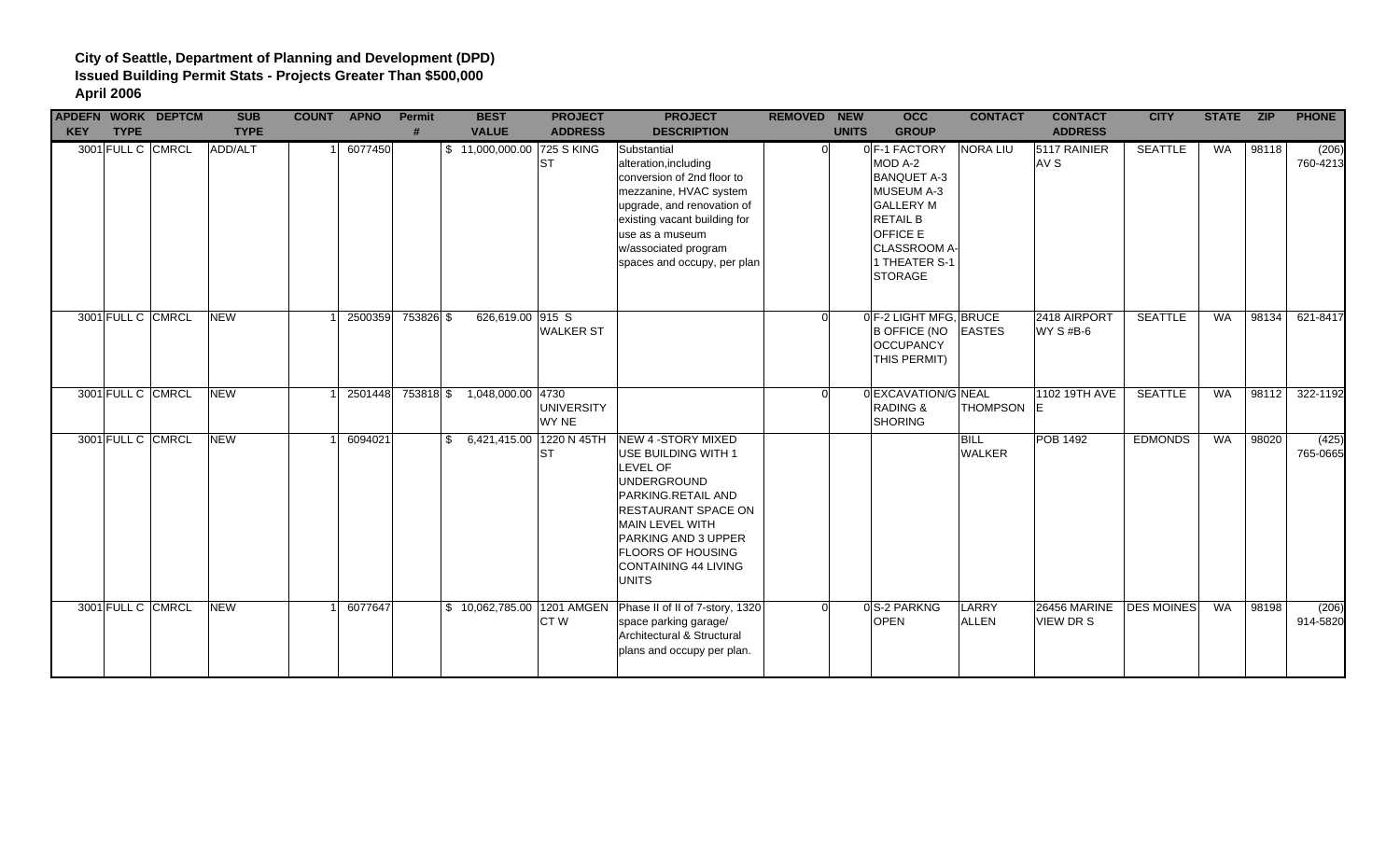|                             |                   | <b>APDEFN WORK DEPTCM</b> | <b>SUB</b>   | <b>COUNT APNO</b> | Permit | <b>BEST</b>                         | <b>PROJECT</b> | <b>PROJECT</b>                                                                                                                                                                                     | <b>REMOVED NEW</b> |              | occ                                          | <b>CONTACT</b>                             | <b>CONTACT</b>                                     | <b>CITY</b>     | STATE ZIP |       | <b>PHONE</b>      |
|-----------------------------|-------------------|---------------------------|--------------|-------------------|--------|-------------------------------------|----------------|----------------------------------------------------------------------------------------------------------------------------------------------------------------------------------------------------|--------------------|--------------|----------------------------------------------|--------------------------------------------|----------------------------------------------------|-----------------|-----------|-------|-------------------|
| <b>KEY</b>                  | <b>TYPE</b>       |                           | <b>TYPE</b>  |                   |        | <b>VALUE</b>                        | <b>ADDRESS</b> | <b>DESCRIPTION</b>                                                                                                                                                                                 |                    | <b>UNITS</b> | <b>GROUP</b>                                 |                                            | <b>ADDRESS</b>                                     |                 |           |       |                   |
|                             | 3001 FULL C CMRCL |                           | <b>NEW</b>   | 6091766           |        | \$22,428,200.00 5440 LEARY          | AVE NW         | PHASE III/III, CONSTRUCT<br>UPPER 5 STORIES OF<br><b>NEW MIXED USE BLDG</b><br>AND OCCUPY PER PLANS<br>(BASE STRUCTURE BUILT<br><b>UNDER PHASE II</b><br>(2502174.752829).                         | $\Omega$           |              | 169 M RETAIL R-2<br>APT, S-2 ENCL<br>PARKING | SCOTT<br><b>BREWER</b>                     | 1380 112TH ST<br><b>NE</b>                         | <b>BELLEVUE</b> | WA        | 98004 | (425)<br>462-0700 |
|                             | 3001 FULL C CMRCL |                           | <b>NEW</b>   | 2306808           |        | 753775 \$ 85,478,719.00 1100 9TH AV |                |                                                                                                                                                                                                    | 44                 |              | $0$ I2, B, H3                                | <b>BILL AULD</b>                           | 111 S JACKSON<br><b>ST</b>                         | <b>SEATTLE</b>  | <b>WA</b> | 98104 | 223-5072          |
| <b>COMMERCIAL BLANKET</b>   |                   |                           |              |                   |        |                                     |                |                                                                                                                                                                                                    |                    |              |                                              |                                            |                                                    |                 |           |       |                   |
|                             | 3003 FULL C CMRCL |                           | <b>CHILD</b> | 6093783           | \$     |                                     |                | 806,300.00 601 UNION ST Blanket Permit for Interior<br>Alterations to Floor 44th &<br>45th - Miller Nash.                                                                                          |                    |              |                                              | TERI BULLEN 600                            | UNIVERSITY ST<br><b>SUITE 2820</b>                 | <b>SEATTLE</b>  | WA        | 98101 | (206)<br>613-5364 |
|                             | 3003 FULL C CMRCL |                           | <b>CHILD</b> | 6091705           |        |                                     |                | \$1,810,566.00 1501 4TH AVE Blanket Permit for interior<br>non-structural alterations to<br>the 6th floor. Canadian<br>Consulate                                                                   |                    |              | <b>B OFFICE</b>                              | <b>TRICIA</b><br><b>TULLY</b>              | 1402 3RD AVE                                       | <b>SEATTLE</b>  | WA        | 98101 | (206)<br>682-0954 |
|                             | 3003 FULL C CMRCL |                           | CHILD        | 6094157           |        | \$ 2,453,311.00 701 5TH AVE         |                | Blanket Permit for interior<br>non-structural alterations for<br>the 53rd and 54th floor.<br><b>SEED LAW IP</b>                                                                                    |                    |              | <b>B OFFICE A-3</b><br>CONF ROOM             | <b>ROSALYN</b><br><b>BRANDON</b>           | 701 5TH AV<br><b>SUITE 4000</b>                    | <b>SEATTLE</b>  | WA        | 98104 | (206)<br>262-5413 |
| <b>INDUSTRIAL BUILDING</b>  |                   |                           |              |                   |        |                                     |                |                                                                                                                                                                                                    |                    |              |                                              |                                            |                                                    |                 |           |       |                   |
|                             | 3001 FULL C IND   |                           | <b>NEW</b>   | 6073863           |        |                                     | AVE S          | \$23,300,000.00 4101 BEACON Construct new buried<br>concrete water reservior in<br>place of existing open basin<br>reservior with associated<br>grading + paving work per<br>plan and MUP 2500806. |                    |              | <b>OU OTHER</b>                              | <b>TARA WONG SEATTLE</b><br><b>ESTEBAN</b> | <b>MUNICIPAL</b><br>TOWER P.O.<br><b>BOX 34018</b> | <b>SEATTLE</b>  | WA        | 98124 | (206)<br>684-5903 |
| <b>INSTITUTION BUILDING</b> |                   |                           |              |                   |        |                                     |                |                                                                                                                                                                                                    |                    |              |                                              |                                            |                                                    |                 |           |       |                   |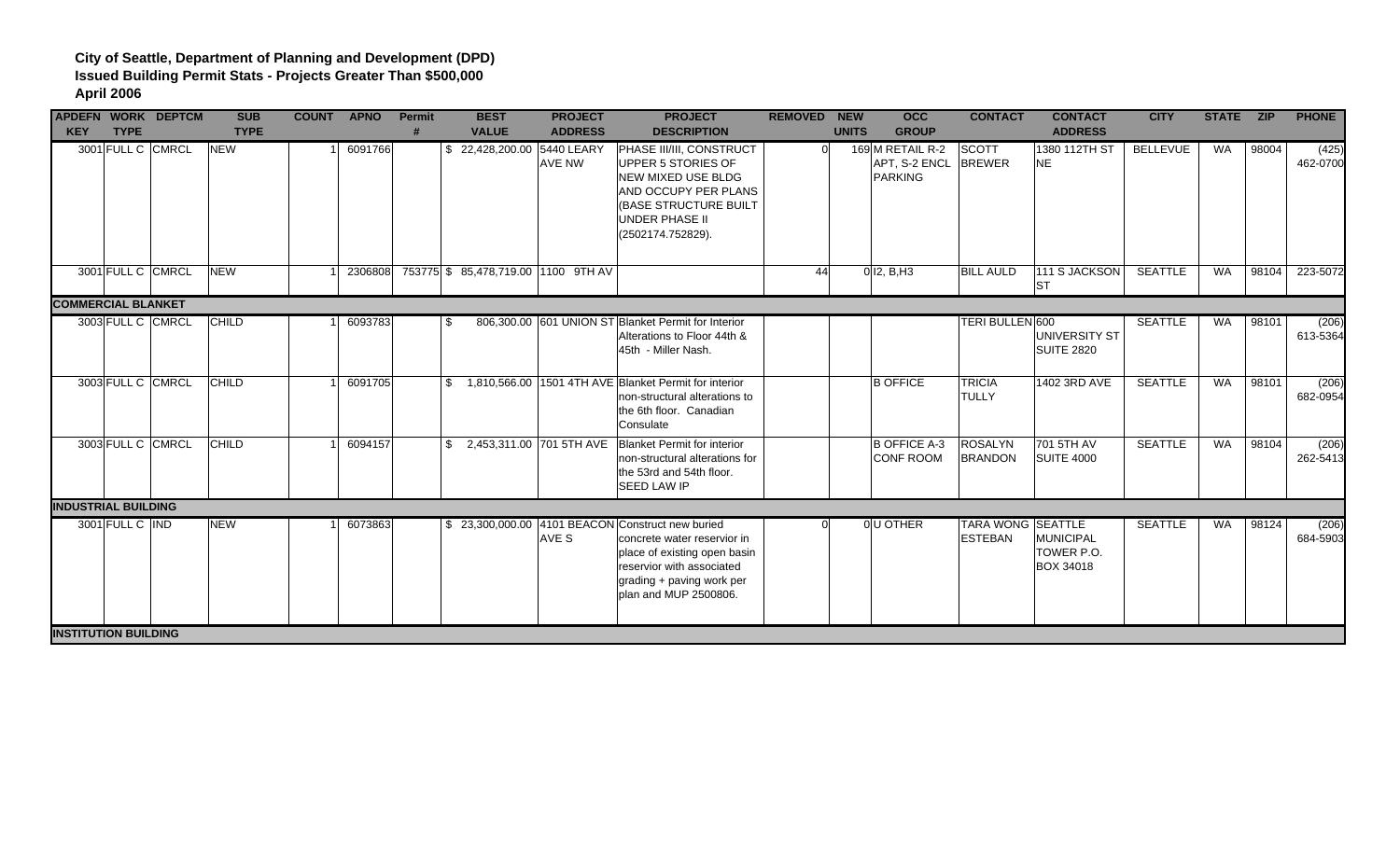| <b>KEY</b>                  | <b>TYPE</b>      | <b>APDEFN WORK DEPTCM</b> | <b>SUB</b><br><b>TYPE</b> | <b>COUNT APNO</b> | Permit<br>$\bf{H}$ | <b>BEST</b><br><b>VALUE</b> | <b>PROJECT</b><br><b>ADDRESS</b>    | <b>PROJECT</b><br><b>DESCRIPTION</b>                                                                                                                                                                   | <b>REMOVED NEW</b> | <b>UNITS</b> | <b>OCC</b><br><b>GROUP</b>       | <b>CONTACT</b>                 | <b>CONTACT</b><br><b>ADDRESS</b> | <b>CITY</b>       | STATE ZIP |       | <b>PHONE</b>      |
|-----------------------------|------------------|---------------------------|---------------------------|-------------------|--------------------|-----------------------------|-------------------------------------|--------------------------------------------------------------------------------------------------------------------------------------------------------------------------------------------------------|--------------------|--------------|----------------------------------|--------------------------------|----------------------------------|-------------------|-----------|-------|-------------------|
|                             | 3001 FULL        | <b>INST</b>               | ADD/ALT                   | 6087928           | \$                 |                             |                                     | 900,000.00 901 12TH AVE Interior non-structural tenant<br>improvement to reconfigure<br>book stack area and offices<br>in 2nd floor of law library at<br>Seattle University, per plan.                 | $\Omega$           |              | 0 A-3 LIBRARY B<br><b>OFFICE</b> | <b>MARTHA</b><br><b>ROGERS</b> | 159 S JACKSON<br><b>ST</b>       | <b>SEATTLE</b>    | WA        | 98104 | (206)<br>381-6531 |
|                             | 3001 FULL C INST |                           | ADD/ALT                   | 6075674           | \$                 | 4,600,000.00 4800 SAND      | POINT WAY<br><b>NE</b>              | Phase I of II for construction<br>of an emergency<br>department/surgury bldg --<br>demolish portion of existing<br>structure, shore &<br>excavate/Construct<br>foundation and steel frame<br>per plans | $\Omega$           |              | 0 1-2 HOSPITAL                   | SCOTT<br>OSTERHAGE STE 1500    | 1191 2ND AV                      | <b>SEATTLE</b>    | <b>WA</b> | 98101 | (206)<br>808-7851 |
| <b>MULTIFAMILY BUILDING</b> |                  |                           |                           |                   |                    |                             |                                     |                                                                                                                                                                                                        |                    |              |                                  |                                |                                  |                   |           |       |                   |
|                             | 3001 FIELD       | $M_F$                     | ADD/ALT                   | 6093908           | -S                 |                             | 800,000.00 2101 N 55TH<br><b>ST</b> | Make exterior non-structural<br>alterations to replace<br>siding/flashing at a mixed<br>use condos. all per subject to<br>field inspection. STFI                                                       |                    |              |                                  | <b>JIM SYME</b>                | <b>1661 E OLIVE</b><br><b>WY</b> | <b>SEATTLE</b>    | WA        | 98102 | (206)<br>682-5211 |
|                             | 3001 FULL C MF   |                           | ADD/ALT                   | 6092642           |                    | \$1,000,000.00 4744 12TH    | AVE NE                              | PHASE I. Shoring and<br>excavation for apartment<br>bldg. See AP 2502947 for<br>PHASE II.                                                                                                              | Ω                  |              | 0S-1 OTHER                       | <b>CRAIG</b><br><b>BELCHER</b> | 26456 MARINE<br><b>VIEW DR S</b> | <b>DES MOINES</b> | WA        | 98198 | (206)<br>295-0613 |
|                             | 3001 FULL C MF   |                           | <b>NEW</b>                | 6077761           | \$                 |                             | <b>NW</b>                           | 528,379.00 7415 6TH AVE Construct one duplex with<br>attached garages per plan.                                                                                                                        | ΩL                 |              | 2 R-3 DUPLEX U<br>PRIV GARAGE    | KELLY<br><b>BOLES</b>          | 600 STEWART<br>ST #1903          | <b>SEATTLE</b>    | <b>WA</b> | 98101 | (206)<br>932-0408 |
|                             | 3001 FULL C MF   |                           | <b>NEW</b>                | 6077261           | \$                 | 528,851.00 11707            | AVE N                               | Establish use as Townhouse<br>GREENWOOD and Construct one 3-story, 4-<br>unit Townhouse (west) with<br>attached garage. Per plan.                                                                      | ΩI                 |              | $4R-3$<br><b>TOWNHOUSE</b>       | <b>BRITTANI</b><br><b>ARD</b>  | PO BOX 99486                     | <b>SEATTLE</b>    | <b>WA</b> | 98139 | (206)<br>282-7990 |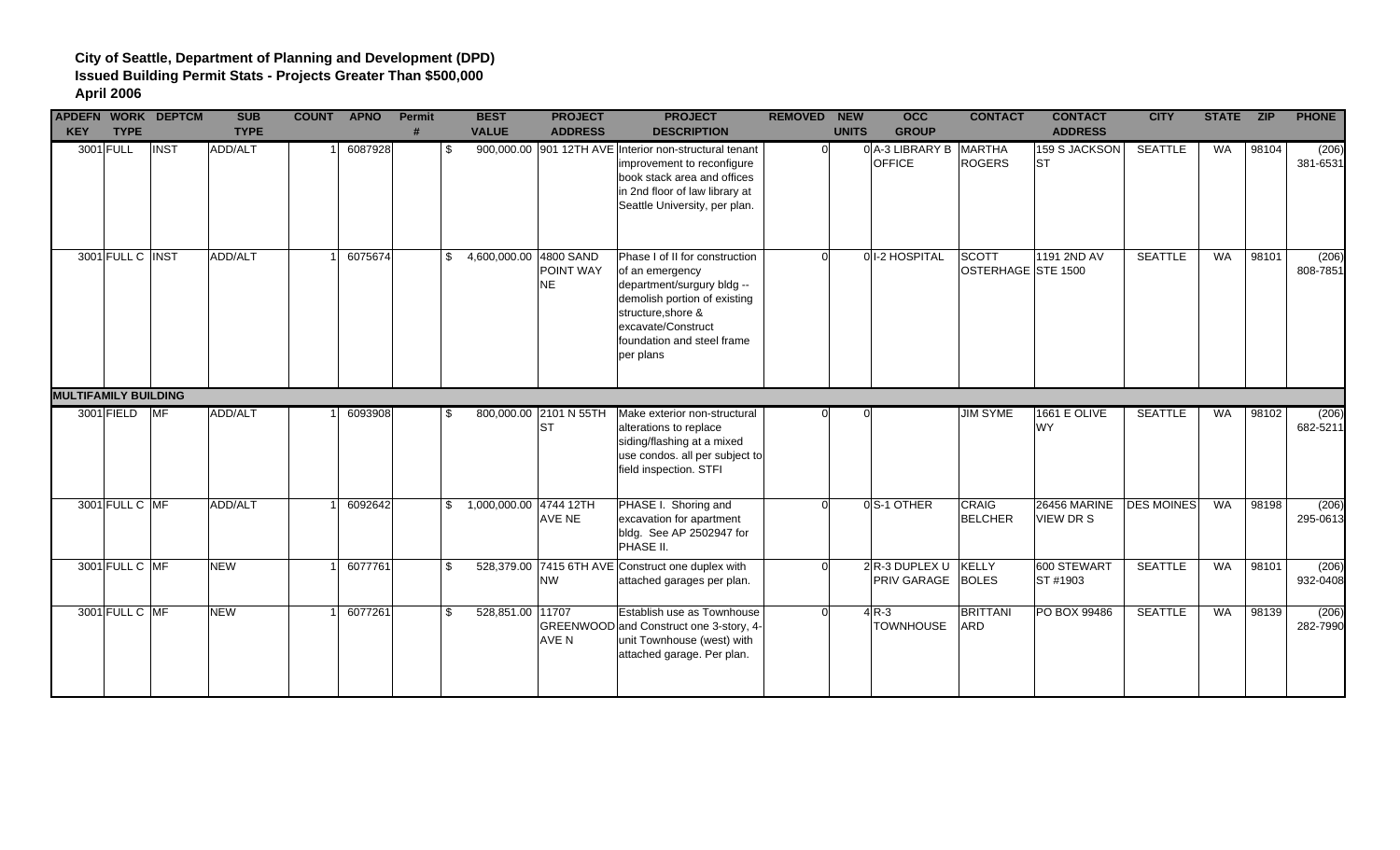| <b>APDEFN WORK DEPTCM</b><br><b>KEY</b> | <b>TYPE</b>    | <b>SUB</b><br><b>TYPE</b> | COUNT APNO |         | Permit<br># | <b>BEST</b><br><b>VALUE</b>       | <b>PROJECT</b><br><b>ADDRESS</b> | <b>PROJECT</b><br><b>DESCRIPTION</b>                                                                                              | <b>REMOVED NEW</b> | $\overline{occ}$<br><b>UNITS</b><br><b>GROUP</b>                                          | <b>CONTACT</b>                | <b>CONTACT</b><br><b>ADDRESS</b> | <b>CITY</b>     | STATE ZIP |       | <b>PHONE</b>      |
|-----------------------------------------|----------------|---------------------------|------------|---------|-------------|-----------------------------------|----------------------------------|-----------------------------------------------------------------------------------------------------------------------------------|--------------------|-------------------------------------------------------------------------------------------|-------------------------------|----------------------------------|-----------------|-----------|-------|-------------------|
|                                         | 3001 FULL C MF | <b>NEW</b>                |            | 6082877 |             | 540,825.00 11705<br>\$            | <b>AVE N</b>                     | Establish use as Townhouse<br>GREENWOOD and Construct one 3-story, 4-<br>unit Townhouse (east) with<br>attached garage. Per plan. | $\Omega$           | $4R-3$<br><b>TOWNHOUSE</b>                                                                | <b>BRITTANI</b><br><b>ARD</b> | PO BOX 99486                     | <b>SEATTLE</b>  | WA        | 98139 | (206)<br>282-7990 |
|                                         | 3001 FULL C MF | <b>NEW</b>                |            | 2504181 | 753831 \$   | 616,913.00 509 W                  | <b>OLYMPIC PL</b>                |                                                                                                                                   | 61                 | $4$ R-3 4-UNIT<br><b>TOWNHOUSES RIEBE</b><br>+ ATTACHED U<br><b>GARAGES</b>               | <b>E.DENNIS</b>               | 2112 116TH AV<br><b>NE</b>       | <b>BELLEVUE</b> | WA        | 98004 | 425<br>451-4084   |
|                                         | 3001 FULL C MF | <b>NEW</b>                |            | 6072224 |             | $\mathfrak{L}$                    | 622,965.00 3103 SW               | construct 4-unit townhouse<br>RAYMOND ST (bldg 1) with acc'y<br>adj.detached parking<br>garages per plan (MUP<br>2407884)         | <sub>0</sub>       | $4R-3$<br><b>TOWNHOUSE</b><br>U PRIV<br>GARAGE                                            | <b>RICK</b><br>ANDERSON       | 935 DALEY ST                     | <b>EDMONDS</b>  | <b>WA</b> | 98020 | (425)<br>778-2085 |
|                                         | 3001 FULL C MF | <b>NEW</b>                |            | 6076558 |             | $\mathbb{S}$                      | 622,965.00 3103 SW               | Construct 4-unit townhouse<br>RAYMOND ST (bldg 4) with acc'y adj<br>detached parking garages<br>per plan (MUP 2407884)            | $\Omega$           | $4R-3$<br><b>TOWNHOUSE</b><br>U PRIV<br>GARAGE                                            | <b>RICK</b><br>ANDERSON       | 935 DALEY ST                     | <b>EDMONDS</b>  | <b>WA</b> | 98020 | (425)<br>778-2085 |
|                                         | 3001 FULL C MF | <b>NEW</b>                |            | 2504181 | 753831 \$   | 656,705.00 509 W                  | <b>OLYMPIC PL</b>                |                                                                                                                                   | $\Omega$           | $3R-33$ -UNIT<br><b>TOWNHOUSES RIEBE</b><br>+ ATTACHED U<br><b>GARAGES</b>                | <b>E.DENNIS</b>               | 2112 116TH AV<br><b>NE</b>       | <b>BELLEVUE</b> | <b>WA</b> | 98004 | 425<br>451-4084   |
|                                         | 3001 FULL C MF | <b>NEW</b>                |            | 2504180 | 753815 \$   | 662,305.00 501 W                  | <b>OLYMPIC PL</b>                |                                                                                                                                   | 6 <sup>1</sup>     | $4R-2$<br><b>TOWNHOUSES RIEBE</b><br><b>WITH</b><br><b>ATTACHED U-1</b><br><b>GARAGES</b> | <b>E.DENNIS</b>               | 2112 116TH AV<br><b>NE</b>       | <b>BELLEVUE</b> | WA        | 98004 | 425<br>451-4084   |
|                                         | 3001 FULL C MF | <b>NEW</b>                |            | 2504180 | 753815 \$   | 683,442.00 501 W                  | <b>OLYMPIC PL</b>                |                                                                                                                                   | $\Omega$           | $3R-2$<br><b>TOWNHOUSE</b>                                                                | E.DENNIS<br><b>RIEBE</b>      | 2112 116TH AV<br><b>NE</b>       | <b>BELLEVUE</b> | <b>WA</b> | 98004 | 425<br>451-4084   |
|                                         | 3001 FULL C MF | <b>NEW</b>                |            | 2505770 |             | 753769 \$4,395,226.00 415 10TH AV |                                  |                                                                                                                                   | $\Omega$           | 75 R-2 APT; A-3<br>ASSY; S-2<br>GARAGE; B<br><b>OFFICE</b>                                | SCOTT<br><b>STARR</b>         | 911 WESTERN<br>AVE #200          | <b>SEATTLE</b>  | <b>WA</b> | 98104 | 623-1104          |
| <b>SINGLE FAMILY DUPLEX</b>             |                |                           |            |         |             |                                   |                                  |                                                                                                                                   |                    |                                                                                           |                               |                                  |                 |           |       |                   |